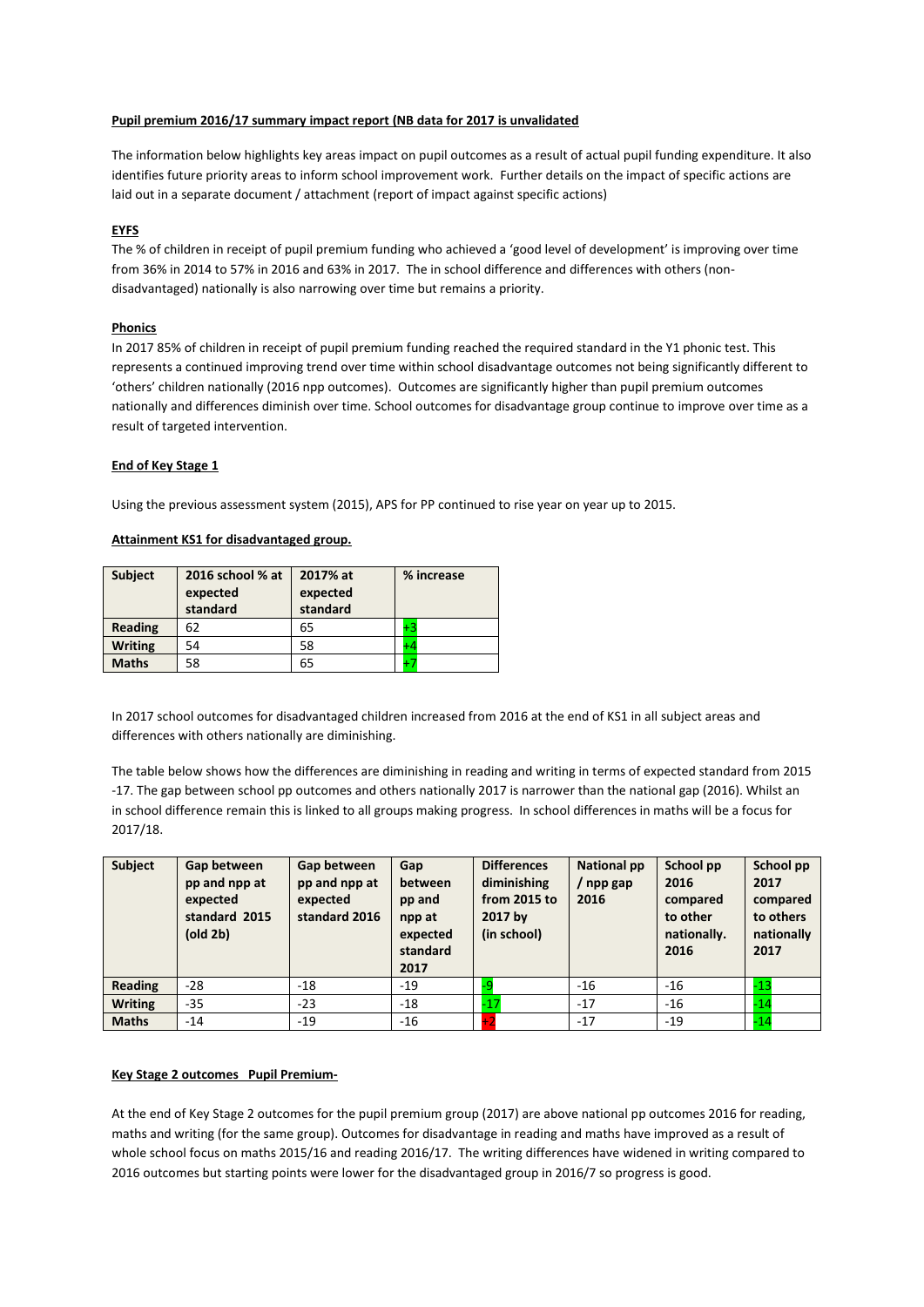# **PP attainment 2017**

| Subject      | 2015       | 2015       | At       | 2016       | At       | 2017 school       |
|--------------|------------|------------|----------|------------|----------|-------------------|
|              | (old level | difference | expected | difference | expected | outcomes compared |
|              | 4)         | to others  | standard | to others  | standard | to national 2017  |
|              |            | nationally | 2016     | nationally | 2017     | others            |
| Reading      | 74         | -18        |          | $-20$      | 69       |                   |
| Writing      | 74         | -16        |          | -8         | 65       | $-16$             |
| <b>Maths</b> | 59         | $-31$      | 62       | $-14$      | 69       | $-11$             |

| <b>Subject</b> | Y6 2017<br>disadvantaged<br>outcomes at<br>end of KS1<br>(old 2b) | Y6 2017 outcomes for<br>disadvantaged group.<br>% at expected standard | Increase in % at expected<br>standard |
|----------------|-------------------------------------------------------------------|------------------------------------------------------------------------|---------------------------------------|
| <b>Reading</b> | 52                                                                | 69                                                                     | $+17$                                 |
| <b>Writing</b> | 37                                                                | 65                                                                     | $+28$                                 |
| <b>Maths</b>   | 44                                                                | 69                                                                     | 25                                    |

# **Outcomes for pp compared to npp nationally**

| Subject      | 2015 % of pp in<br>school who attained<br>L4 compared npp<br>nationally | 2016<br>% of pp pupils who attainted<br>the expected standard<br>compared<br>to npp nationally. | 2017 school outcomes<br>compared to national 2016<br>others |
|--------------|-------------------------------------------------------------------------|-------------------------------------------------------------------------------------------------|-------------------------------------------------------------|
| Reading      | $-18$                                                                   | $-19$                                                                                           |                                                             |
| Writing      | $-16$                                                                   |                                                                                                 | $-14$                                                       |
| <b>Maths</b> | $-31$                                                                   | $-13$                                                                                           |                                                             |

# **Year 6 pp v npp in school gap**

|   | Gap July 16 (Y5) | Gap July 17 (Y6) | Narrowing of gap. |
|---|------------------|------------------|-------------------|
|   | 41               | 21               |                   |
| W | 47               | 35               |                   |
| M |                  | $\mathbf{a}$     | zu                |

| Subject        | KS1 2017<br>School pp<br>compared to<br>other<br>nationally<br>2017. | KS2 2017 % of pp pupils who attainted the expected<br>standard compared to npp nationally 2016 |
|----------------|----------------------------------------------------------------------|------------------------------------------------------------------------------------------------|
| <b>Reading</b> | -14                                                                  |                                                                                                |
| <b>Writing</b> | -14                                                                  | $-16$                                                                                          |
| <b>Maths</b>   | -14                                                                  | -11                                                                                            |

\*different cohorts are compared in table above

Continuing to diminish differences between pp children and npp nationally remains a key priority for 2017/18, especially maths in KS1 and writing in KS2